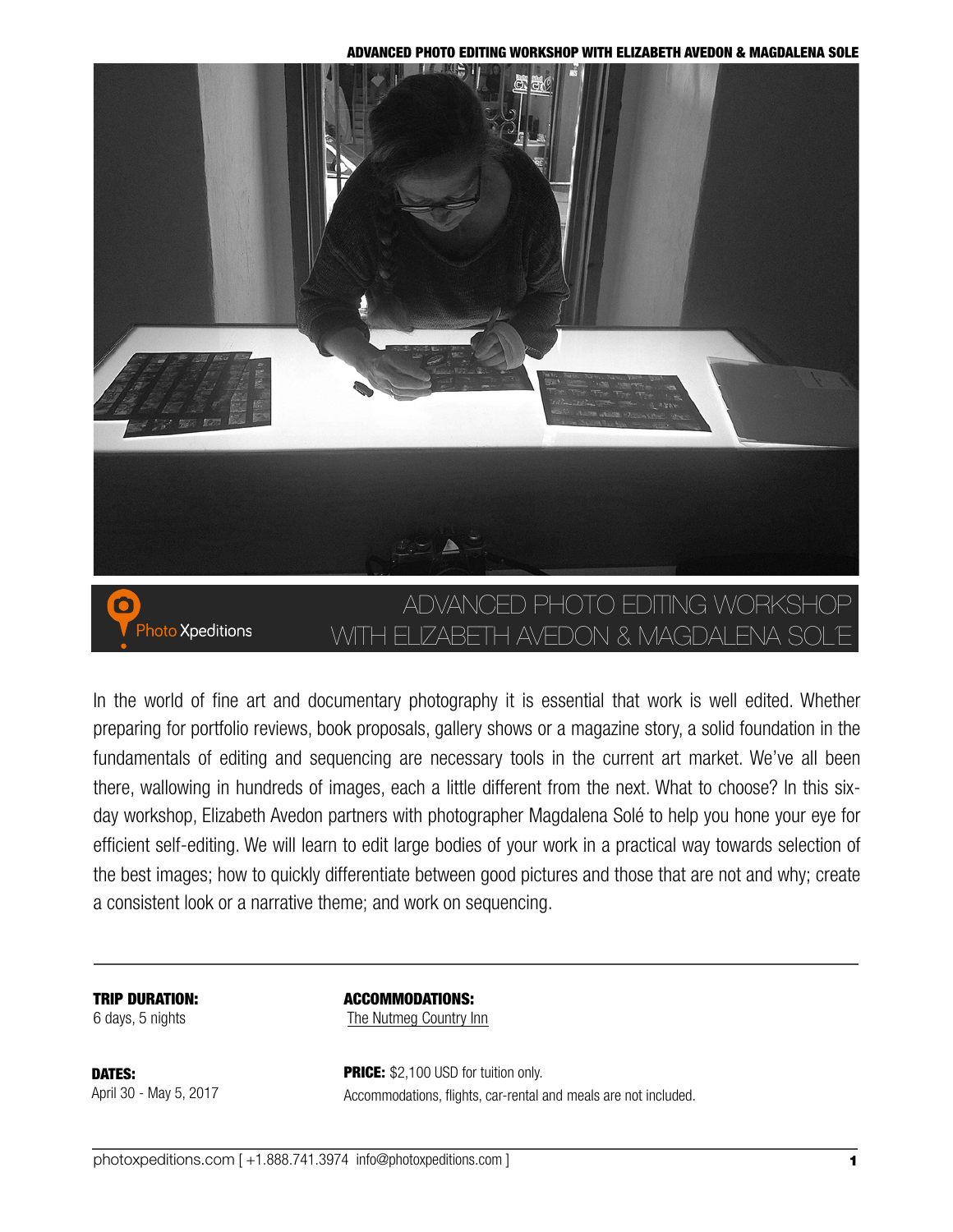The workshop will be held at Magdalena Solé's studio in West Halifax, VT located in the beautiful rural countryside of Southern Vermont in an old 1790's farmhouse. Participants can stay in the nearby quaint little town of Wilmington.

Participants are required to bring 1 project to the workshop.

You will work in individual and group sessions with: author and photographer, Magdalena Solé, and independent curator and book designer, Elizabeth Avedon:

- Learn to edit your work in stages: How to work though a large number of images.
- How to distinguish between a great image and one that you like, but doesn't work
- Review masters iconic images
- How to juxtapose images: the dialogue between images and how they relate
- How to build a sequence using rhythm, color, light, and geometric shapes.
- The differences in editing for an exhibit, a magazine, a book

## WHO SHOULD ATTEND?

This class is for advanced and professional photographers and is limited to ten participants.

### REQUIREMENTS

This workshop is for advanced photographers with a complete body of work ready to edit. Participants should be proficient in Lightroom or Photo Mechanic.

### ABOUT ELIZABETH AVEDON



Elizabeth Avedon has received awards and recognition for her exhibition design and publishing projects, including the retrospective exhibition and book "Avedon: 1949-1979" for the Metropolitan Museum of Art and "Richard Avedon: In the American West" for the Amon Carter Museum, The Art Institute of Chicago, the Corcoran Gallery of Art, among many others. Elizabeth was Creative Director for the Gere Foundation, Art Director for Polo Ralph Lauren national advertising, Photo Editor for Ralph Lauren's RL Magazine, and former Director of Photo-Eye Gallery, Santa Fe. Portfolio Reviews include the New York Times Lens Review, FotoFest, Center's Review Santa Fe, Photolucida, FilterPhoto Festival, and many others. She curated the exhibitions of Nicholas Vreeland and Magdalena Solé at New York's Leica Gallery. Elizabeth is also an instructor in the Masters in Digital Photography program at The School of Visual Arts and a regular contributor to L'Oeil de la Photographie.

[www.elizabethavedon.com](http://www.elizabethavedon.com)

### ABOUT MAGDALENA SOLE



Magdalena Solé is a social documentary photographer. She is best known for her vibrant and complex color work. Visual language has been her life's work. In

1989 she founded TransImage, a graphic design studio, in New York City. In 2002 she graduated with a Masters of Fine Art in Film from Columbia University. Her last film, "Man On Wire", on which she was the Unit Production Manager, won an Oscar in 2009. She has taught in Europe and the US.

Her projects span the globe. Her current work includes: Kamagasaki — a photo documentary on the shunned elderly day laborers of Japan. Japan — "After the Water Receded", an exploration of the aftermath of the great 2011 Tohoku disaster, which was shown at the Sidney Mishkin Gallery in April 2012 in New York City. Most recently her photographs of the Mississippi Delta have been selected as a PDN Photo Annual 2011 Finalist. Her book "New Delta Rising", published by the University Press of Mississippi, was released in February 2012. It has won the Silver Award in 2011 at PX3 Prix de la Photographie, France. She is also winner of the Silver Prize 2011 at Slow Exposures, Concord, GA. Other shows in 2012 are Voices from Japan at the Cathedral Church of Saint John the Divine in New York City, Dante and the Delta at Doma Gallery in Charlotte, NC, The Delta at WilJax Gallery in Cleveland, MS, and Sous Les Étoiles in New York City. The Mississippi Delta is on view until February 22, 2013 at the Leica Gallery in New York.

Born in Spain, raised in Switzerland, she arrived in New York City in 1984, where she lives with her family. She speaks seven languages.

#### [www.solepictures.com](http://www.solepictures.com)

### PRACTICAL INFORMATION

The workshop will be held at Magdalena Solé's studio in West Halifax, VT in an old 1790's farmhouse. The address is:

1164 Collins Road West Halifax, VY 05358